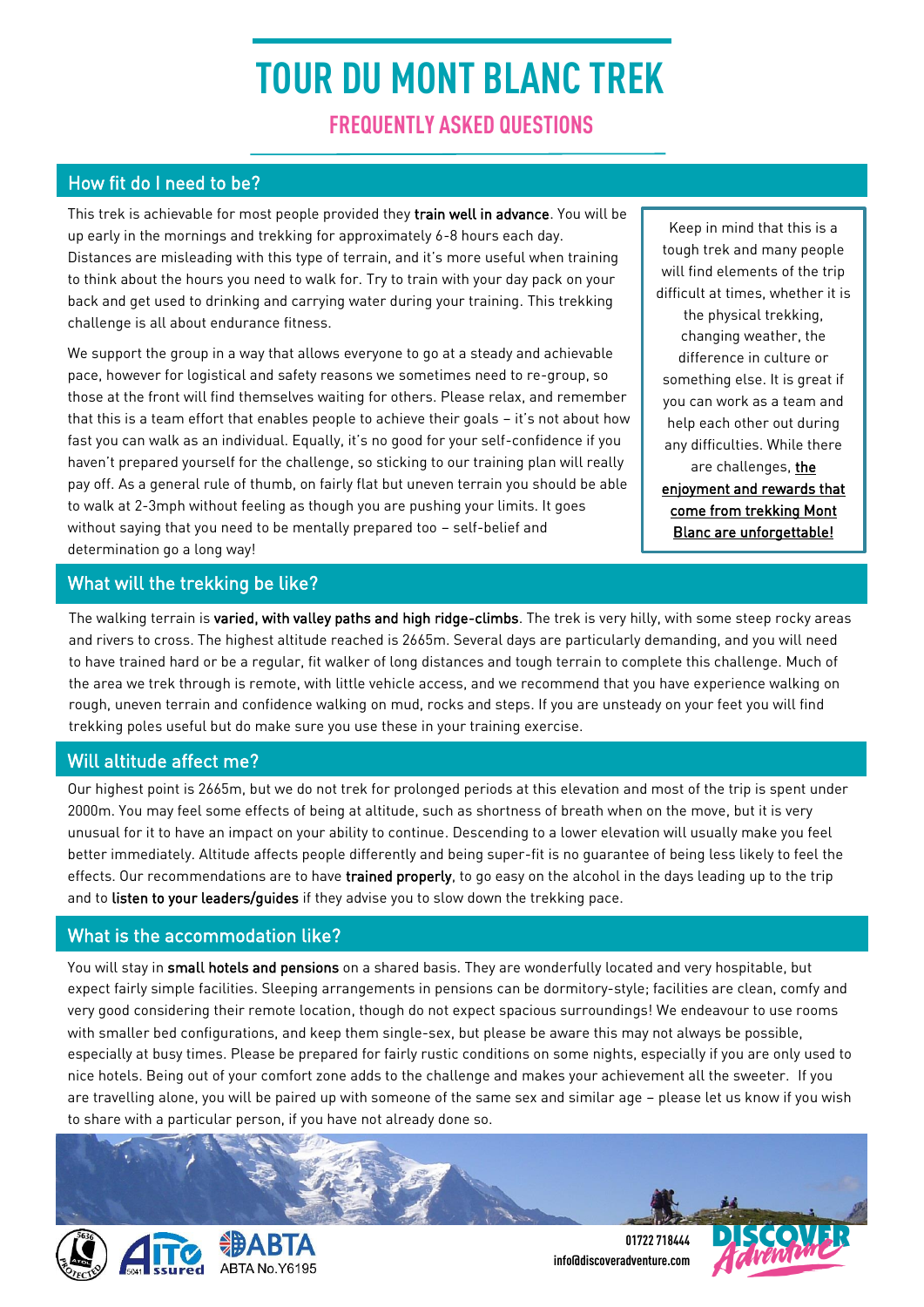#### Can I request single accommodation?

There may be a limited number of single rooms in the hotels at the start and end of the trip, subject to request and at an additional cost, on a first-come, first-served basis. During the trek itself, single supplements are not feasible due to the shared nature of the pensions. Sharing a room is a really good ice-breaker if you don't know anyone else on the trip, so don't worry too much about it!

#### Who accompanies us on the trek from Discover Adventure?

Your trip will be led by experienced Discover Adventure leaders. Our leaders are selected for their experience in harsh wilderness environments, knowledge of travel in remote areas, friendliness and approachability, sense of humour and ability to safely and effectively deal with any situation that arises. They are also trained in expedition first-aid. You are in very safe hands with a Discover Adventure leader.

## Will there be a doctor trekking with us also?

An expedition doctor or medic usually accompanies the group as well, dependent on group size. Our medics are there to provide first aid and promote day-to-day welfare on the trip; they carry a robust medical kit, but cannot possibly be equipped with everything needed to counter any given situation. They also provide crucial support to our leaders and, as they are usually found at the back of our groups, are also experts at encouraging you when things get tough.

#### Who else will accompany the group on this challenge?

Our local support crew is made up of local quides and drivers. Local quides know the area well, and are a great source of knowledge about local customs and lifestyles. The Discover Adventure crew work closely with the local crew to ensure your trip runs smoothly and safely. Our drivers do not always speak much English but are very friendly and approachable.

#### What are the transport arrangements for the group and our kit?

When you arrive in Geneva you will travel on a coach or minibus, depending on the group size, which will take you to the start and pick you up at the end of the trek. Your luggage will be transported each day by vehicle as you trek, so you therefore cannot access your main packs during the day and will need to make sure that you carry a day-pack containing extra layers, waterproof, sun-cream, hat, camera, water and so on. Discover Adventure Kitbags are specially designed for the rigours of our challenges and are very affordable, please ask for details.

#### What will the weather be like?

The temperatures can vary widely on this challenge, though generally it should be warm and sunny at lower elevations, and will be colder on the higher slopes. Rain and strong winds are always a possibility and it may be blustery, cold winds are common when high up on the mountains. Average temperatures range from 11-26°C. Be prepared for any conditions in the mountains! Never under-estimate the power of the sun's rays, even when it feels cool, is cloudy or windy. Ensure that you bring minimum Factor 30 sun-cream along with a high SPF lip salve. A sun hat, which covers your neck, and quality sunglasses are also a must. It's vital that you follow the kit recommendations in our kit list and come prepared. You don't have to spend a fortune on the best kit by any means, but you should be comfortable in all conditions – it makes a huge difference to your enjoyment on the day and may even make the difference between succeeding and not.





**info@discoveradventure.com**

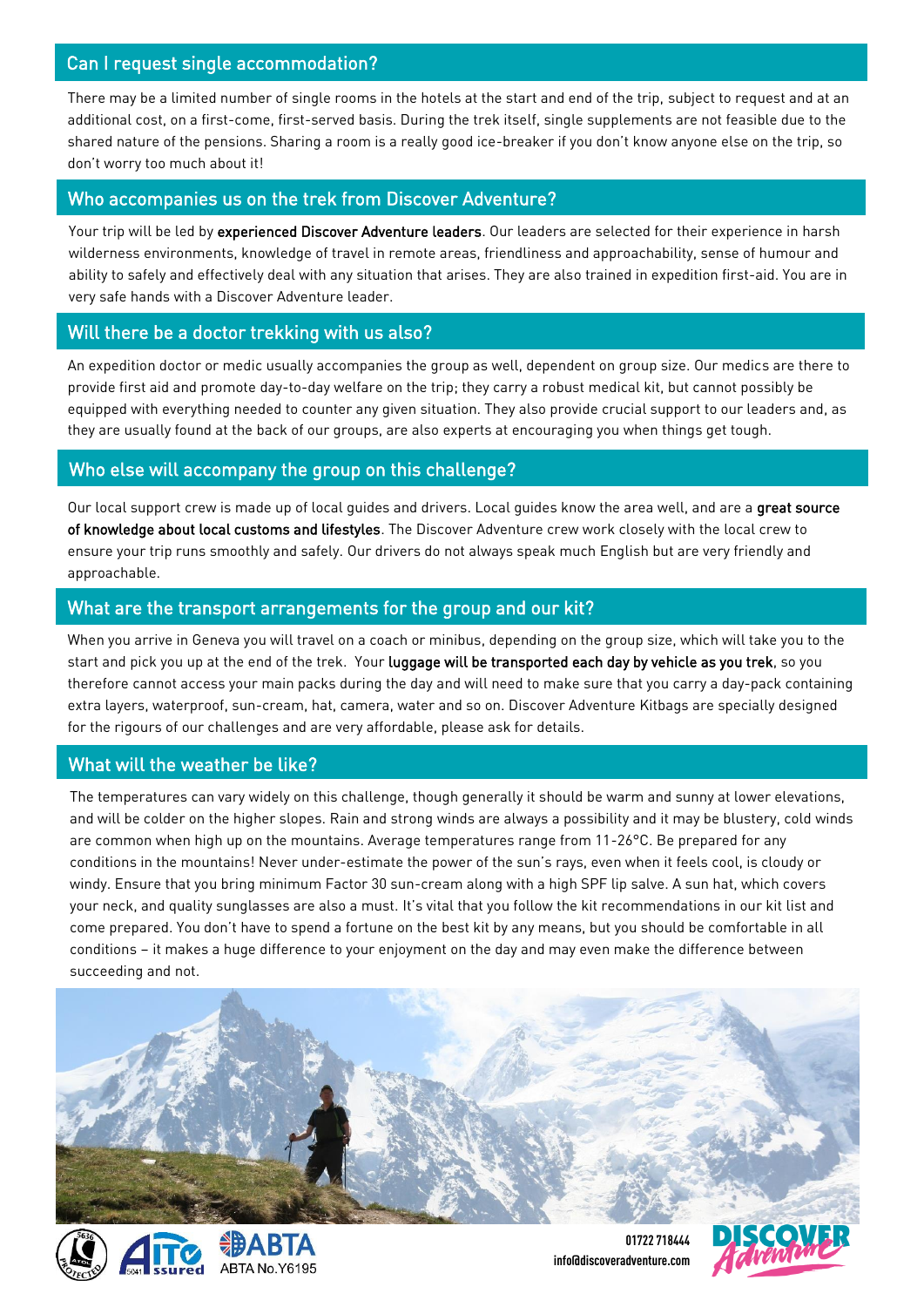# What will I be eating?

The food will be fresh and plentiful on this trip and it is important that you eat well to keep your energies up while trekking. You will eat in the pensions at breakfast, and dinner time, and packed lunches when trekking.

## I have a specific dietary need; will there be enough for me to eat?

Being vegetarian, gluten free, dairy free or having other dietary requirements is usually not a problem provided you let us know well in advance (airlines need to know at least 8 weeks prior to the departure). If you feel you aren't getting enough energy because of your dietary requirements please talk to the leaders on the trip – they can't help unless they know there's a problem. If you know there are plenty of foods you cannot eat you may wish to bring extra snacks from home so you can top up your energy supply. Please feel free to ask us for advice.

#### Do I need to bring snacks?

Bring enough snacks to keep you going each day - around 2-3 tasty treats a day will suffice. We recommend a combination of slow and fast release snacks such as cereal bars (e.g. Tracker), flapjacks, salted nuts, chocolate bars, and a packet of sweets. Bringing a combination of treats will keep you interested in snacking as consistent energy levels are important.

## How much do I need to drink?

Drink, drink, drink! Due to the nature of this challenge, you will need to drink significantly more than you would in the UK. You will be provided with plenty of drinking water at breakfast for the day ahead, and in the evenings at dinner, so ensure that you keep topping up your bottles and hydration systems. You will need to drink at least 2-3ltrs of water a day, and you will be carrying this in your day packs so try and get used to trekking with that amount of weight on you when training.

#### What is the celebration meal?

At the end of your challenge, there will be a special meal to celebrate your achievements. Please check your trip itinerary to confirm whether you will need to set aside funds to pay for this on the night.

# What about toilets?

There are rarely toilet facilities during the day, so please be prepared. You will need to take baby wipes, nappy sacks and paper in order to make sure you leave no trace whilst out on your trek. These can then be discarded in the nearest bin.

#### What can I do to prevent illness during the challenge?

Illness can spread through the group very quickly when you are living closely together so it's important to bring antiseptic hand sanitiser for use after the toilet and before eating to minimise the spread of germs. Also, avoid sharing water bottles and sharing each other's food or sweets as this spreads germs very easily, even if you are being careful.

#### What if I have any issues during the trip?

Our leaders are very experienced and work very hard to ensure your trip runs as smoothly and enjoyably as possible, and we're sure that you'll have a wonderful time. If you do have any concerns or problems during the trip please talk to the crew and give them the opportunity to explain or rectify things while they are able. They are all very approachable!

#### What will happen in the case of an emergency on this challenge?

The crew will have radios and emergency satellite phones, extensive medical kit and other safety apparatus where necessary. If you are feeling unwell on this trek, tell your leaders and listen to their advice as your health and safety is our top priority.







**info@discoveradventure.com**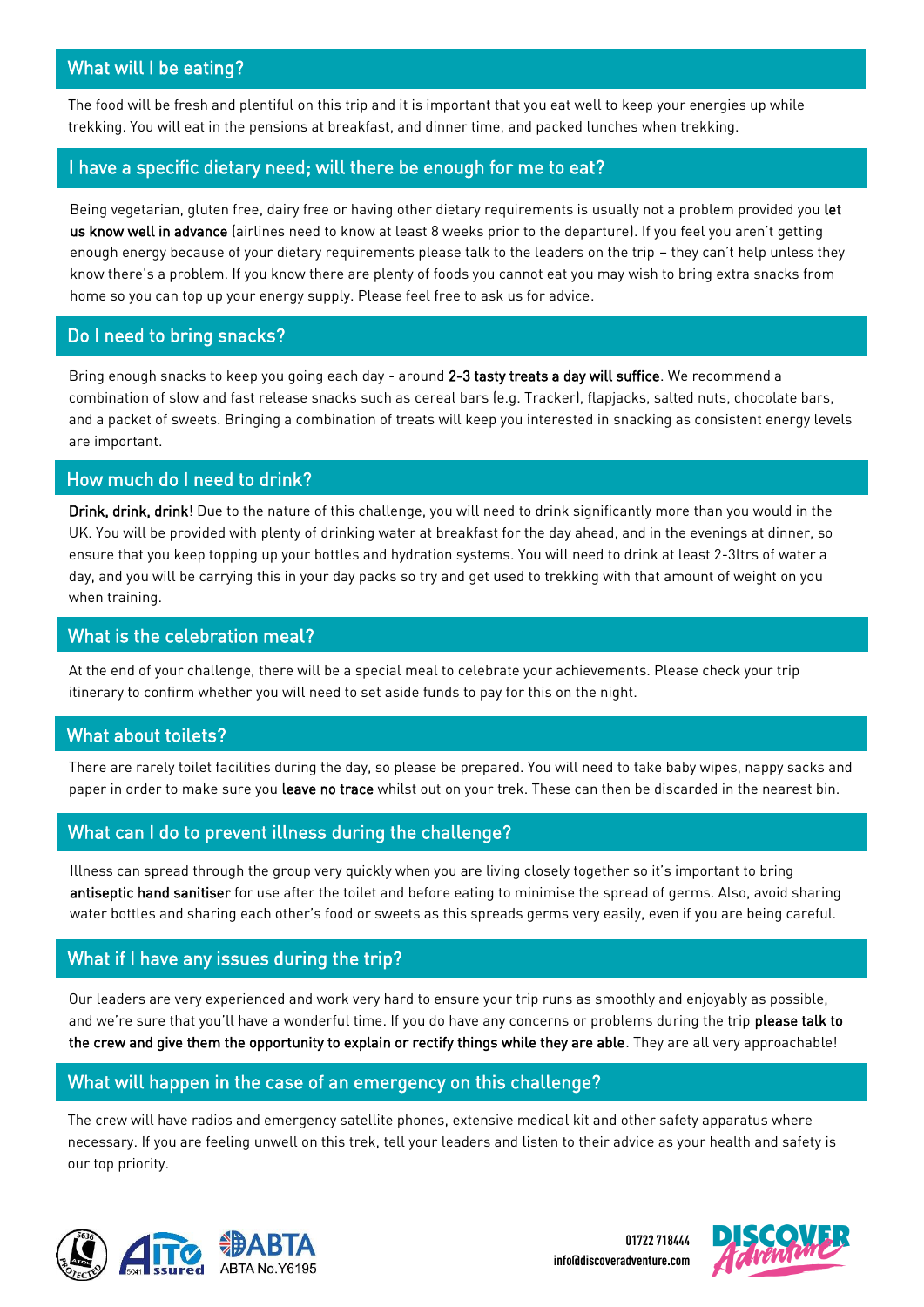## What if this trip does not meet minimum numbers?

Every group needs a minimum number of bookings for it to be feasible to run. Cancelling a trip is rare, and we do our utmost to avoid it. You will be contacted in plenty of time if we are concerned about the group size, and we will discuss options with you.

#### Do I need travel insurance?

As part of your booking conditions, it is compulsory that you ensure you have adequate travel insurance cover to cover you for trekking. You can purchase insurance through our website with Insure2Travel if you wish to via [this link;](http://www.discoveradventure.com/essential-information#/buy-travel-insurance) otherwise you are able to source your own preferred cover with a company of your choosing.

#### How much money will I need to bring with me?

We usually recommend that you take approximately £100-£150 in euros for spending money but of course it depends on how much you might want to buy in the way of souvenirs. Out of this spending money, you will need to set aside approximately €30-40 for the celebration meal if this is not included as part of your itinerary.

#### What do you recommend for crew tips?

The support crew work incredibly hard and it is great if we can show our appreciation in the form of a tip. The recommended quideline is €50-€60 per participant which is split out between the local crew but this is of course at your discretion. Please do not give out individual tips to any crew who you feel have helped you personally, as they work well as a team and those out of sight will be working just as hard as those with you on the trek. Your trip leader will give you further advice.

## Will there be Wi-Fi, phone reception and charging points?

The Wi-Fi in the hotels may not be as fast as you're used to at home and there won't be any internet access when on the trek itself. The phone reception will be limited and there won't be access to power for charging devices. You may wish to bring your own solar charging device for use while trekking. Treat this challenge like a 'Digital Detox' and tell your relatives that no news is good news, as the leader will have a satellite phone for emergencies only.

#### When will we know the flight details and meeting point?

 Discover Adventure will usually confirm the main group flight details 5 months prior to the trip departure so you will know which airport you are travelling from and can arrange suitable transport. You will be sent your Final Joining Instructions in the month prior to the trip departure date, within which specific details of where and when to meet your trip leader and fellow trekking participants will be confirmed.

#### Will I need my flight ticket before the trip departure date?

Unless specified otherwise, you do not need to have your flight ticket prior to the trip departure date as this will be given to you by the trip leader, doctor or a Discover Adventure representative at the airport. If there are alternative plans, your Challenge Co-ordinator will inform you.

# Can I make my own flight arrangements or alter my flight from the main group?

Flights are included on this trip and you will automatically be booked on to the main group flights, unless you let us know otherwise in good time (no later than three months prior to the trip departure). It is possible to make your own flight arrangements and a land only discount will be applied to your transactions when you return the 'Flight

Arrangements Form' (sent at the time of booking). It is also possible to extend your return journey on the main group flights, but note that you will remain on the same flight path returning from the same airport. There is a flight extension request fee to deviate from the main group flight booking and you will need to return the 'Flight Arrangements Form' with your request. The earlier you return your form to us, the less likely there will be a supplement to pay if the flights are more expensive on your requested day. We will always contact you if this is the case to check whether you are happy to proceed. If you are keen to upgrade your flight, this may be possible at a supplement and you can contact us for an approximate price but please note that this is often very expensive and we will require full payment upfront.



**01722 718444 info@discoveradventure.com**